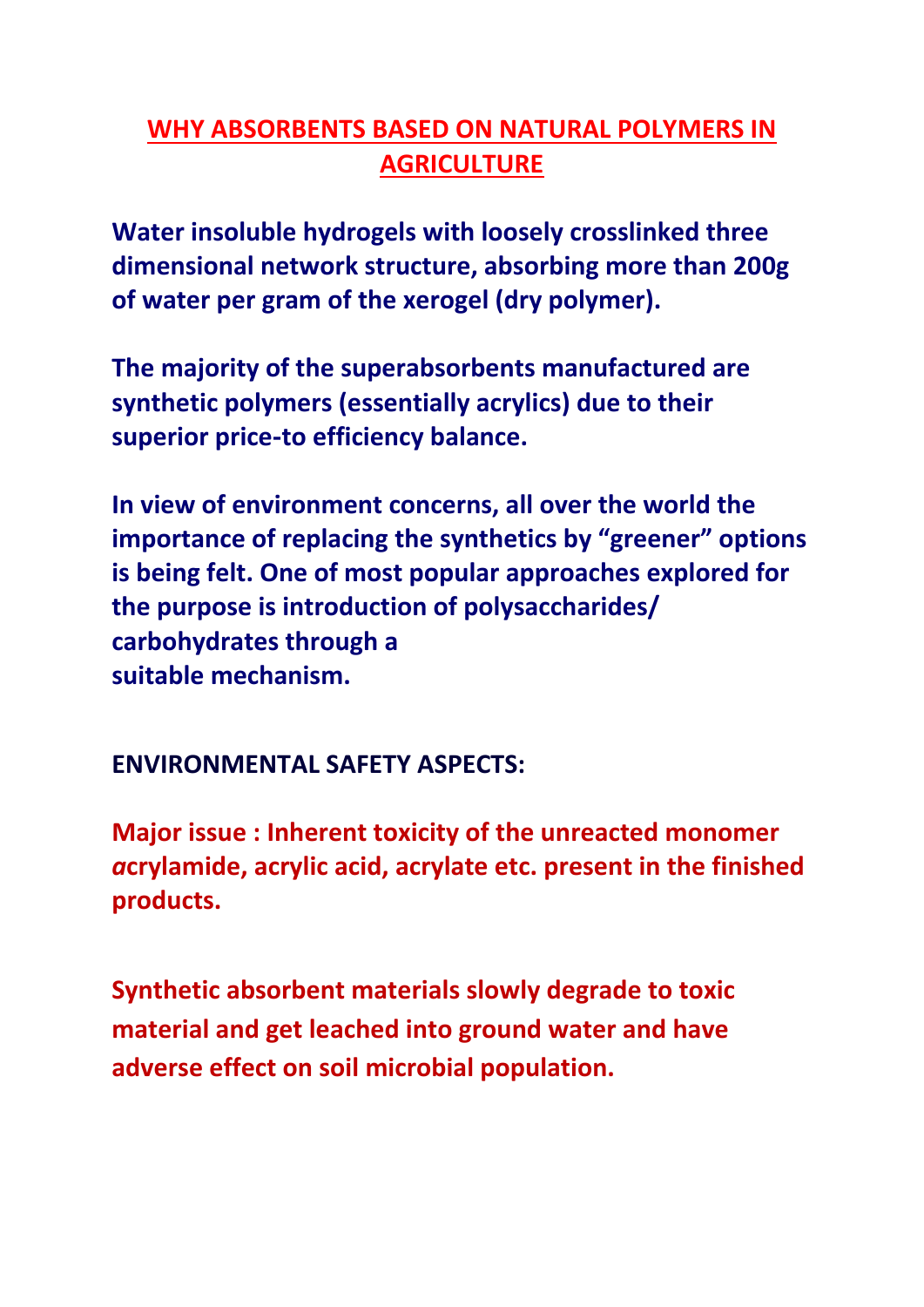**Worldwide research has shown natural polymer based absorbent material have no consistent adverse effect on soil microbial populations.**

## **Desirable characteristics for applications in agriculture**

- **1. high absorption capacity in saline and hard water conditions optimized absorbency under load (AUL)**
- **2. lowest soluble content and residual monomer low price high durability and stability in the swelling environment and during storage gradual**
- **3. biodegradability without formation of toxic species**

**4. pH**‐**neutrality after swelling in water photostability**

**5. Re**‐**wetting capability**

**Unlike Superabsorbent polymers of synthetic type absorbents based on natural polymer have capability to release water whenever required by plant.**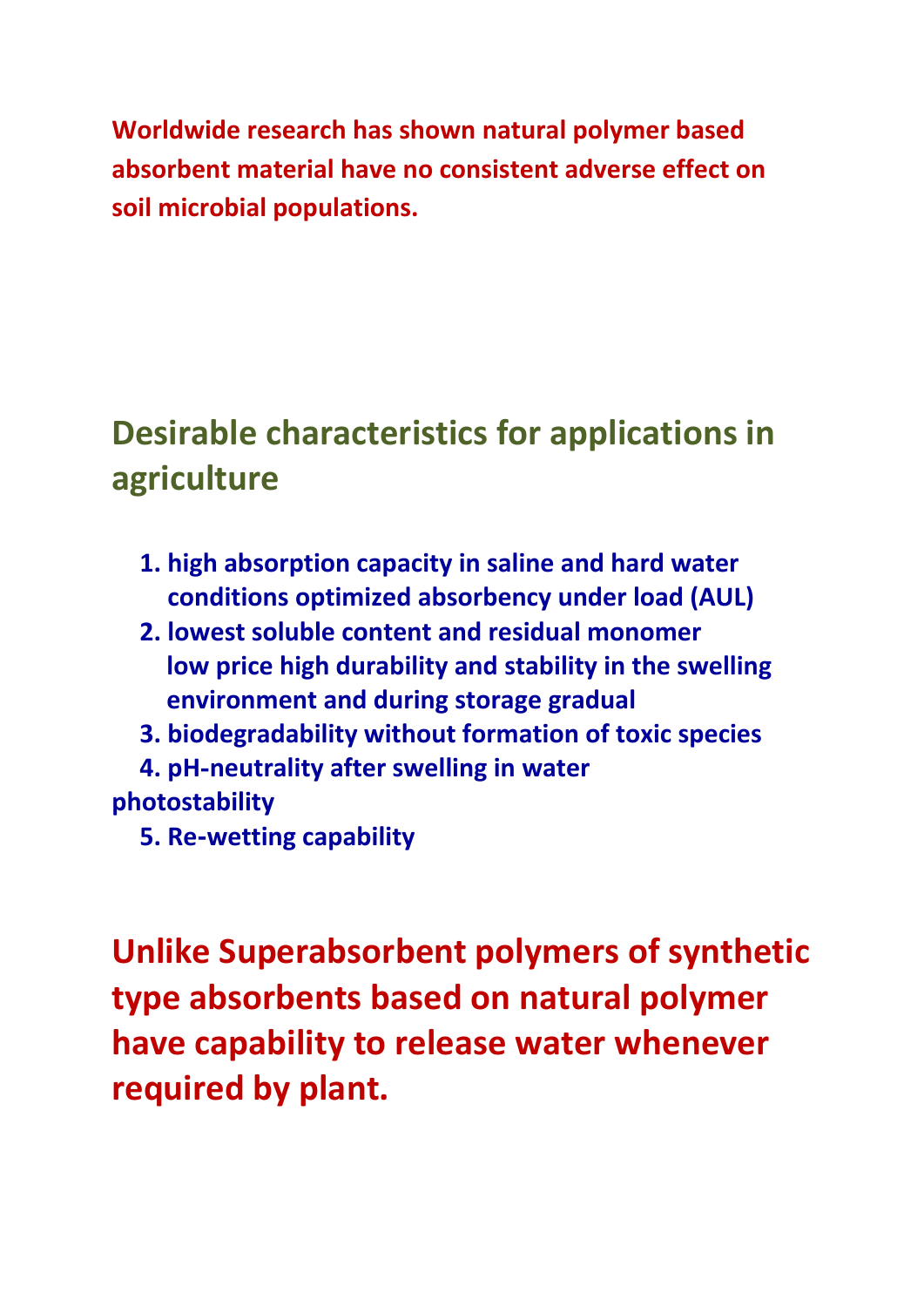**Natural polymer backbone based Exhibits maximum absorbency @ temperatures (40- 500C) characteristic of semi-arid and arid soils**

**Absorbs water 400 times its dry weight and gradually releases the same Stable in soil for a minimum period of one year Less affected by salts**

**Low rates of soil application – 1-2 kg / ha for nursery horticultural crops; 2.5-5 kg/ ha for field crops**

**Reduces leaching of herbicides and fertilizers Improves physical properties of soils and soilless media**